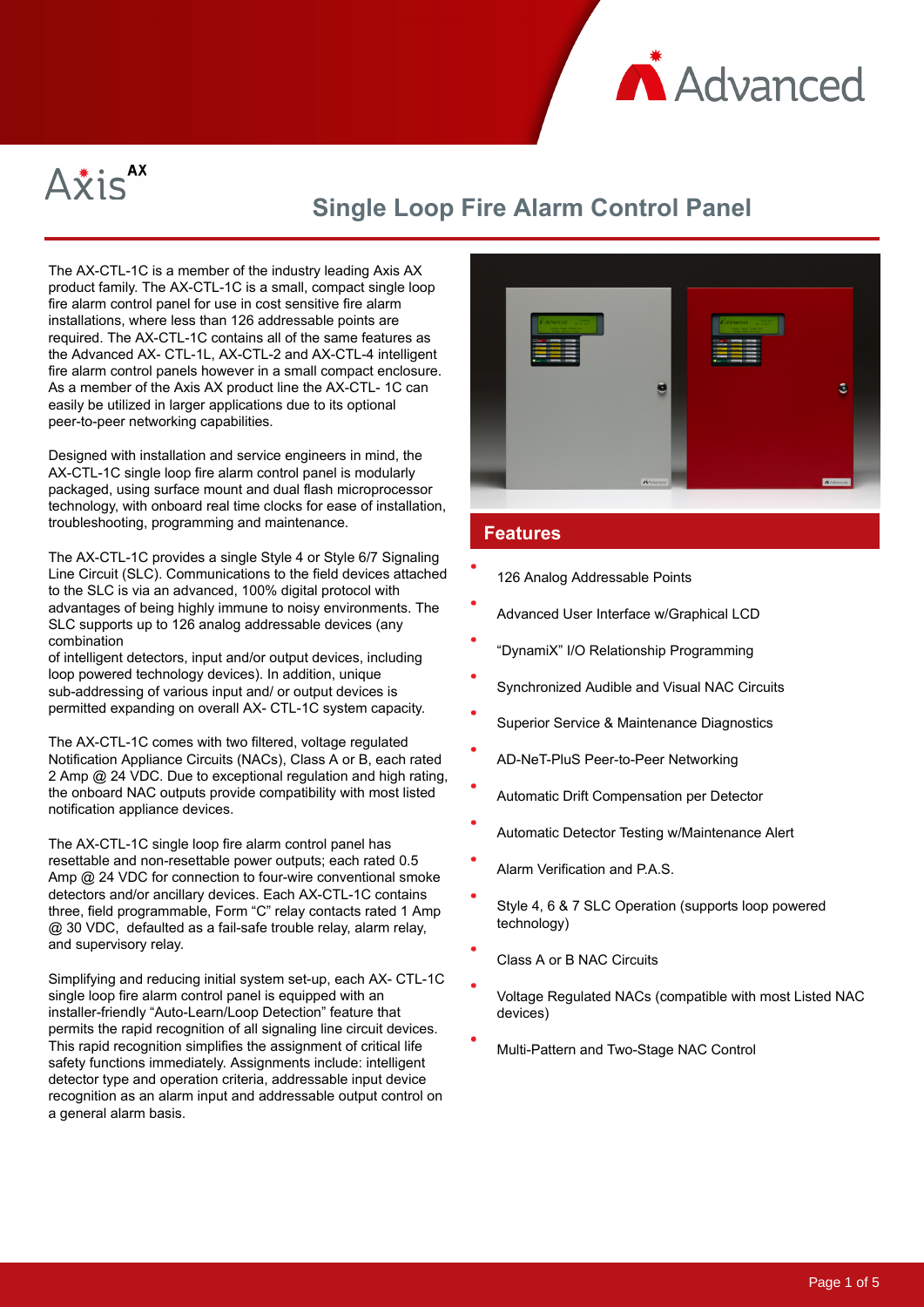Designed with built-in powerful installation and customization tools, the AX-CTL-1C can adapt to virtually any application requirement. With DynamiX programming, typical time consuming complexities associated with I/O relationship programming such as two-stage multi-pattern NAC control, intelligent detector drift compensation, precision response/sensitivity mode settings, flexible timing functions, and more, are sharply reduced.

The AX-CTL-1C single loop fire alarm control panels are fully field programmable, via the onboard graphical LCD display and alphanumeric keypad. Front panel programming may encompass defining input to output relationships, configuring output circuit characteristics, entering zone, device, and other text descriptions, and configuring multiple user-access level passwords.

To maximize the capability and flexibility of the single loop fire alarm control panel and to expand upon the customization of an installation, the standard Advanced Windows based PC-NeT field configuration tool is compatible with the AX-CTL-1C. The PC-NeT field configuration tool is a powerful, user-friendly programming tool that allows users to perform virtually any I/O relationship with multiple criteria. Simple drop- down menus with point-and-click operation make project commissioning and troubleshooting fast and efficient.

The AX-CTL-1C single loop fire alarm control panel can accommodate remote graphical LCD annunciators (with or without system control capabilities) on the Ad-NeT- PluS peer-to-peer network. Multiple annunciator locations can be created based on installation demands. These locations can have either: no system control, partial system control, or full system control. When installations exceed a single panel's capacity, the Advanced Ad- NeT-PluS peer-to-peer network may be implemented, providing up to 200 network nodes. The Ad-NeT-PluS is completely field programmable for inter panel functionality or segregation of information and control based on installation requirements.

Designed with the technician in mind, each module of the AX-CTL-1C single loop fire alarm control panel is easy to install and service.

#### **Graphical Liquid Crystal Display Navigation Buttons**



### **Features Cont.**

- Network-Wide Audible and Visual Synchronization
- "Auto-Learn/Loop Detection" Programming
- Built-in Intelligent Multi-Meter
- Optional ipGateway for text and email status notification
- Network-Wide Audible and Visual Synchronization
- "Auto-Learn/Loop Detection" Programming

#### **Listings and Approvals**

- ETL ANSI/UL 864 Listed: 101564744NYM-001
- CSFM Approved: Pending
- NYCFD COA Pending

The integral power supply offers status LEDs, temperature compensated charging, and the ability to operate directly from the batteries when AC supply is not yet available at the installation site. A unique built-in intelligent multi-meter allows technicians to interrogateany input and/or output and diagnose potential time consuming trouble issues with virtually no complications or aggravation.

With an AX-CTL-1C single loop fire alarm control panel, servicing a customer after installation can be as simple as adding an Advanced ipGateway (AX-LAN). The ipGateway can provide real time text and email alerts of system status via internet access.

### **Advanced User Interface w/Graphical LCD:**

Designed to be user-friendly and easy to operate, the Advanced User Interface w/Graphical LCD (backlit 240 x 64) is the information and control center for the AX-CTL-1C single loop fire alarm control panel.

The unit incorporates a graphical LCD display. LED status indicators, control buttons (including 3 programmable buttons), navigation buttons, and a 12 button keypad for complete system status, interrogation, and control.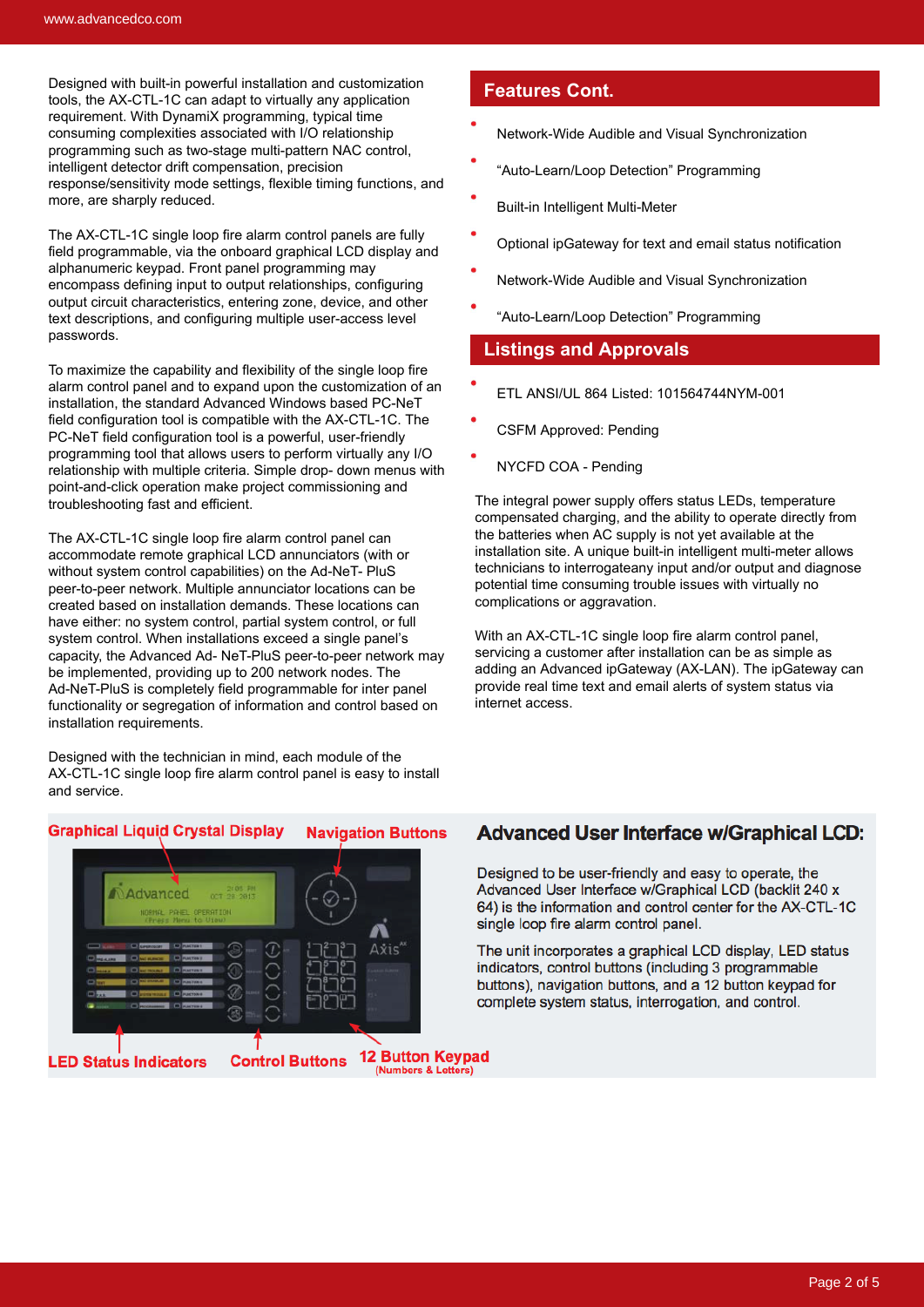| <b>Button (Keys)</b>              |                                                                                                                 | <b>LED Indicators</b> |        |  |  |
|-----------------------------------|-----------------------------------------------------------------------------------------------------------------|-----------------------|--------|--|--|
|                                   | Reset                                                                                                           | <b>Alarm</b>          | Red    |  |  |
|                                   |                                                                                                                 | Pre-Alarm             | Red    |  |  |
| $\mathbb G$                       | Ack (panel buzzer acknowledge)                                                                                  | <b>Disable</b>        | Yellow |  |  |
| $^\circledR$                      | Resound (resound signals)                                                                                       | Test                  | Yellow |  |  |
|                                   |                                                                                                                 | <b>P.A.S.</b>         | Yellow |  |  |
| ⊛                                 | Silence (silence signals)                                                                                       | Power                 | Green  |  |  |
| 3                                 | <b>Fire Drill</b>                                                                                               | Supervisory           | Yellow |  |  |
|                                   |                                                                                                                 | <b>NAC Silenced</b>   | Yellow |  |  |
|                                   | Function Keys (3 - programmable control buttons)                                                                | <b>NAC Trouble</b>    | Yellow |  |  |
| $\bigodot$<br>111<br>1111<br>1111 | Navigation Keys (up, down, left, right, and tick [enter])<br>12 Button Keypad (numbers, letters, esc, and menu) | <b>NAC Disabled</b>   | Yellow |  |  |
|                                   |                                                                                                                 | <b>System Trouble</b> | Yellow |  |  |
|                                   |                                                                                                                 | Programming           | Yellow |  |  |
|                                   |                                                                                                                 | Programmable LED 1    | Red    |  |  |
|                                   |                                                                                                                 | Programmable LEDs 2-5 | Yellow |  |  |

## **Wiring Diagram**

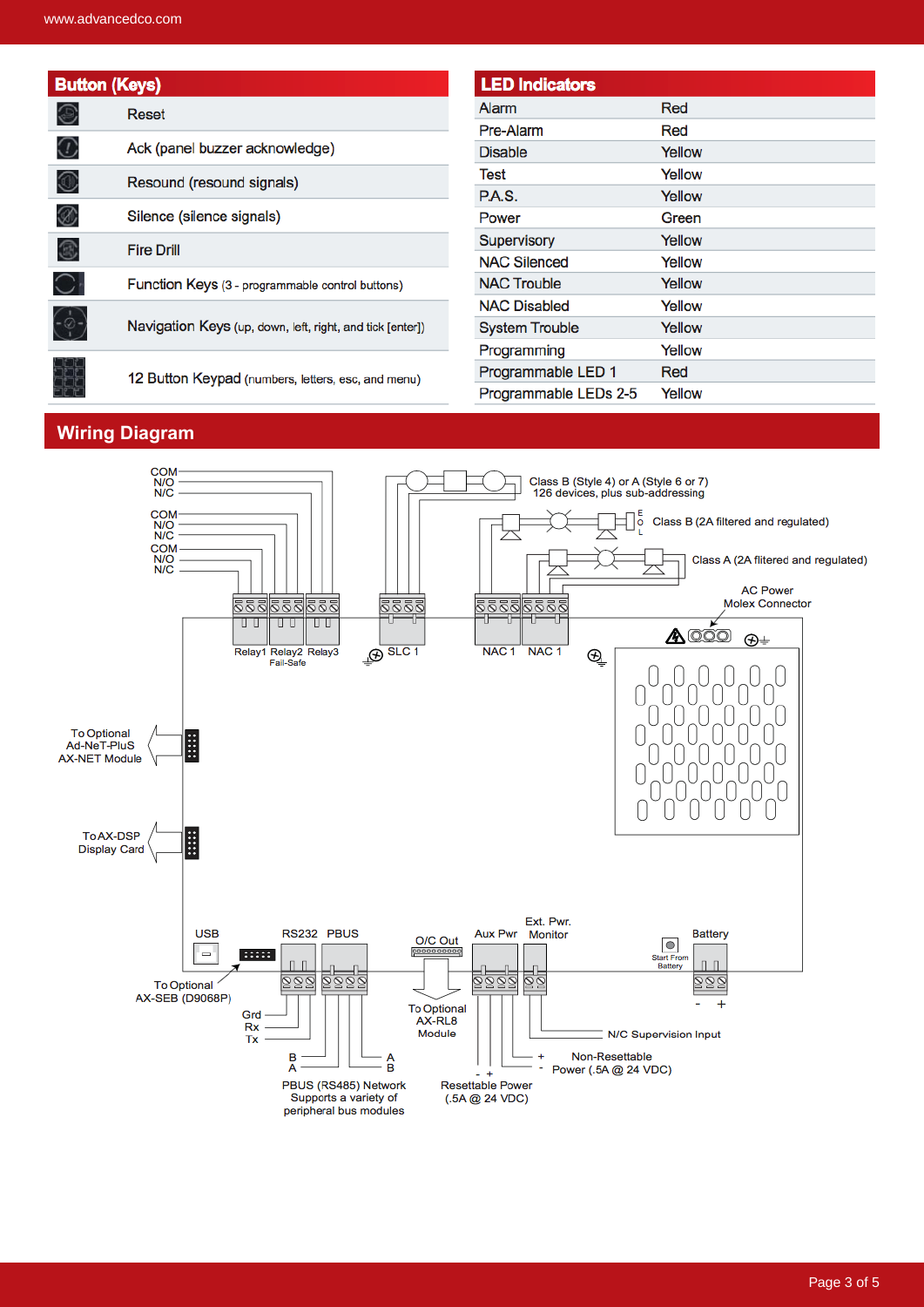| <b>Specification</b>                                                                                                                                                        |                                                                                                                                                    |  |  |
|-----------------------------------------------------------------------------------------------------------------------------------------------------------------------------|----------------------------------------------------------------------------------------------------------------------------------------------------|--|--|
| <b>Operating Voltage</b>                                                                                                                                                    | 120 VAC (1.4A) - 240 VAC (0.7A), 50/60Hz                                                                                                           |  |  |
| System-Brown-Out                                                                                                                                                            | 98 VAC nominal                                                                                                                                     |  |  |
| <b>Battery Circuit</b><br><b>Charging Voltage</b><br>Temp. Compensated Charging Current<br><b>Battery Derating Factor</b><br><b>Battery Capacity</b><br><b>Battery Fuse</b> | 27.4 VDC nominal<br>2 Amp<br>0.83A<br>7 Ah (minimum), 48 Ah (maximum)<br>5A @ 240 VAC, Time Delayed, Ceramic, High Breaking (In-line<br>Wire Link) |  |  |
| Fire, Supervisory, and Trouble Relays<br><b>Type</b><br>Rating<br><b>Trouble Relay</b>                                                                                      | (Power Limited - when utilizing system power)<br>Form "C"<br>1A @ 30 VDC/VAC<br>Normally Active (fail-safe operation)                              |  |  |
| <b>Auxiliary Power Outputs</b><br>Resettable<br>Voltage<br>Current<br><b>Reset Time</b><br>Non-Resettable<br>Voltage<br>Current                                             | (Power Limited)<br>24 VDC<br>0.5A<br>10-15 Seconds<br>24 VDC<br>0.5A                                                                               |  |  |
| Humidity                                                                                                                                                                    | 85% RH                                                                                                                                             |  |  |
| Temperatures<br>Operating<br>Recommended Room                                                                                                                               | 32 °F - 120 °F (0 °C - 49 °C)<br>60 °F - 86 °F (15 °C - 27 °C)                                                                                     |  |  |
| <b>Enclosure Dimensions</b>                                                                                                                                                 | 17 7/8"H x 14 3/4"W x 5 5/8"D                                                                                                                      |  |  |
| <b>SLC Loop</b><br>Class (Style)<br>Voltage<br>Minimum Return Voltage<br>Current                                                                                            | (Power Limited)<br>Class A or B (Style 4, 6 or 7)<br>24 VDC<br>17 VDC<br>0.5A                                                                      |  |  |
| <b>NAC Circuits</b><br>Class (Style)<br>Voltage<br>Minimum Return Voltage<br>Current<br>Maximum Voltage Drop<br>Maximum Line Impedance                                      | (Power Limited)<br>Class A or B<br>24 VDC (filtered and regulated)<br>16 VDC<br>2A (each)<br>3 VDC<br>$1.5\Omega$                                  |  |  |
| <b>RS232</b><br><b>Baud Rate</b><br>Parity<br>Data Bits<br><b>Stop Bits</b>                                                                                                 | Supervised, Optically Isolated<br>9600<br>None<br>8<br>1                                                                                           |  |  |
| <b>Base Card Operating Current</b><br>AX-CTL-1PCB                                                                                                                           | Alarm<br>Quiescent<br>110 mA<br>195 mA                                                                                                             |  |  |

\* Refer to individual Axis AX Series module data sheets for specific specifications regarding optional modules.